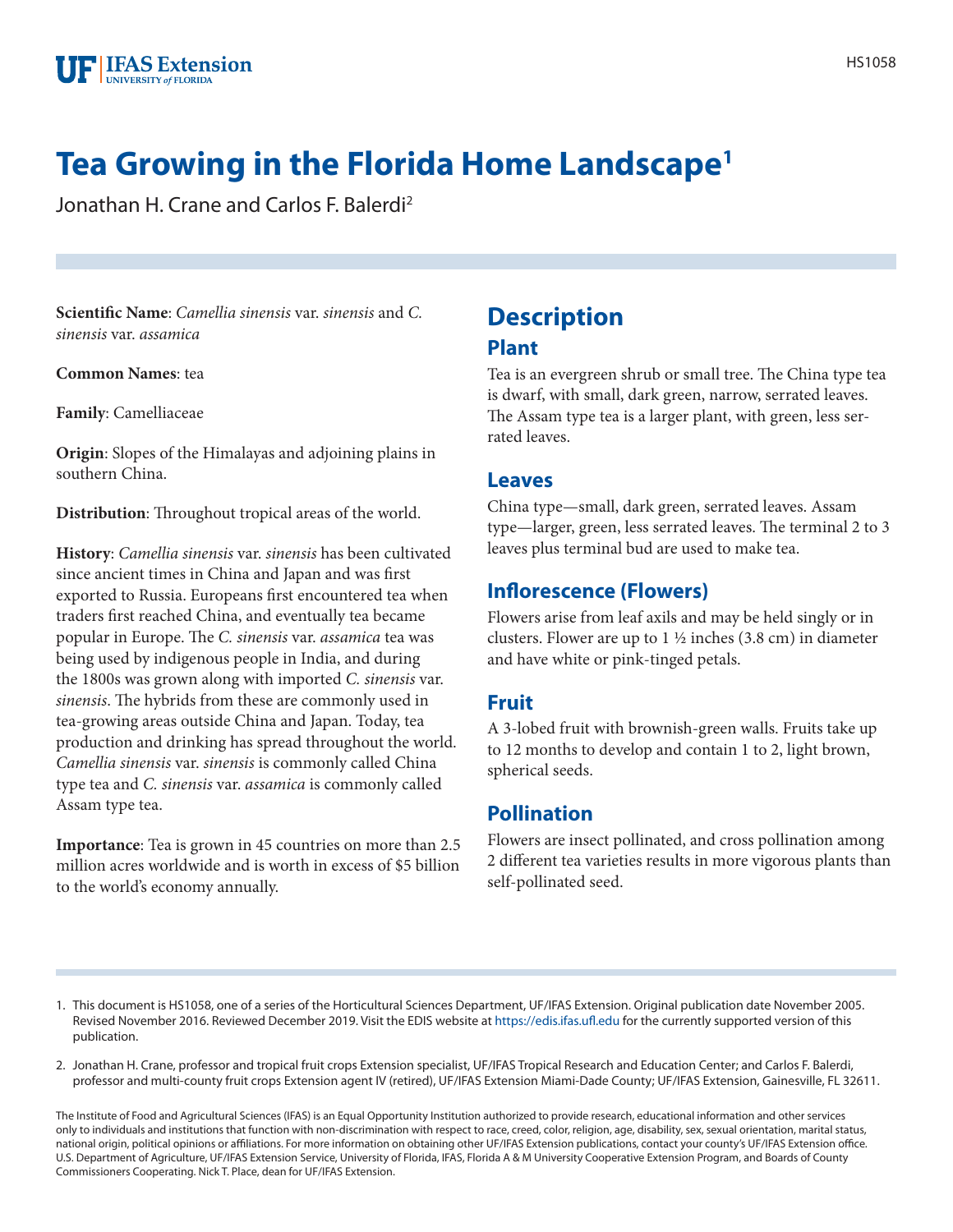### **Roots**

Seedlings form a tap root, whereas plants propagated by cuttings may have up to 5 main roots. Lateral roots form a fibrous mat, they are the primary roots involved in water and nutrient uptake.

# **Varieties**

Numerous varieties of tea exist but are not readily available in the west. There are 2 main types of tea plants, China types and Assam types. China tea types are grown in China, Japan, and neighboring countries to produce green (nonfermented) tea. Some hybrids of Assam type tea are also used as a green tea. Assam types are grown in most other tea-growing regions of the world.

# **Climate**

Tea plants are adapted to high altitudes in tropical areas and lowland areas of the subtropics.

### **Temperature**

The optimum temperature for tea growth ranges from 65 to 86°F while growth stops below 55°F (13°C) and above 95°F (35°C). The time for growth of an individual shoot (flush) from initiation to harvest of the leaves decreases as temperature generally increases up to the optimum. Optimum soil temperatures for root growth are 65 to 72°F (18–22°C). Tea plants generally survive freezing to slightly below freezing temperatures, however the leaves may be damaged or killed.

### **Light Levels**

Tea may be grown in full sun or light shade. Generally, the Assam tea types benefit from shade more than China tea types. Full-sun tea production may decrease in low altitude areas with high levels of radiation (sun light). This may be ameliorated to some extent by planting under the canopy of a large tree and/or near structures which provide some light shade.

### **Flooding**

Tea plants are not tolerant of excessively wet or flooded soils conditions.

### **Wind**

Tea plants and leaves are sensitive to wind, which slows leaf growth and may cause marginal browning and/or leaf distortion.

# **Propagation**

Tea may be propagated by seed; however, seed lose viability shortly after collection. Fresh seed should be pre-germinated. Place seed between two sheets of black plastic and keep moist by frequent watering. As soon as the seed cracks, plant in a container filled with clean, welldrained soil media and place in moderate shade. As the plants grow, they should be exposed to greater levels of light until they can withstand full sun. As the plant increases in size, the plant should be re-potted into increasingly larger containers.

Tea may also be propagated by cuttings with 1 to 3 leaves. The cuttings may be dipped in rooting hormone and placed into a container filled with moist, clean, well-drained media. A clear plastic bag should then be placed over the cutting and secured to the plastic container and the container placed under moderate shade. The plastic is opened gradually as new growth develops. As the plants grow, they should be exposed to greater levels of light until they can withstand full sun.

Tea may also be propagated by budding and grafting but this practice is not commonly used.

# **Production (Crop Yields)**

A small amount (about  $\frac{1}{2}$  lb; 227 g) of tea may be produced from a single tea bush.

# **Spacing and Pruning**

Tea plants should be planted 10 to 15 ft (3.0–4.6 m) away from trees and other plants and structures. Commonly, the shoots of tea are headed back repeatedly to form a flat-topped bush of no more than 3 to 5 ft (0.9–1.5 m). In addition, the bush is periodically cut back to induce new growth. The terminal 2 to 3 leaves are harvested to make tea.

Once the tea bush has reached 5 to 6 feet (1.5–1.8 m) it should be cut back to 2 to 4 feet (0.6–1.2 m), to rejuvenate the bush and to maintain it at a manageable level.

# **Soils**

Tea is adapted to well-drained soils of acid to neutral pH. Tea plants are reported not to be well adapted to high-pH soils. Amending these soils with compost and top soil may improve the high- pH soil conditions.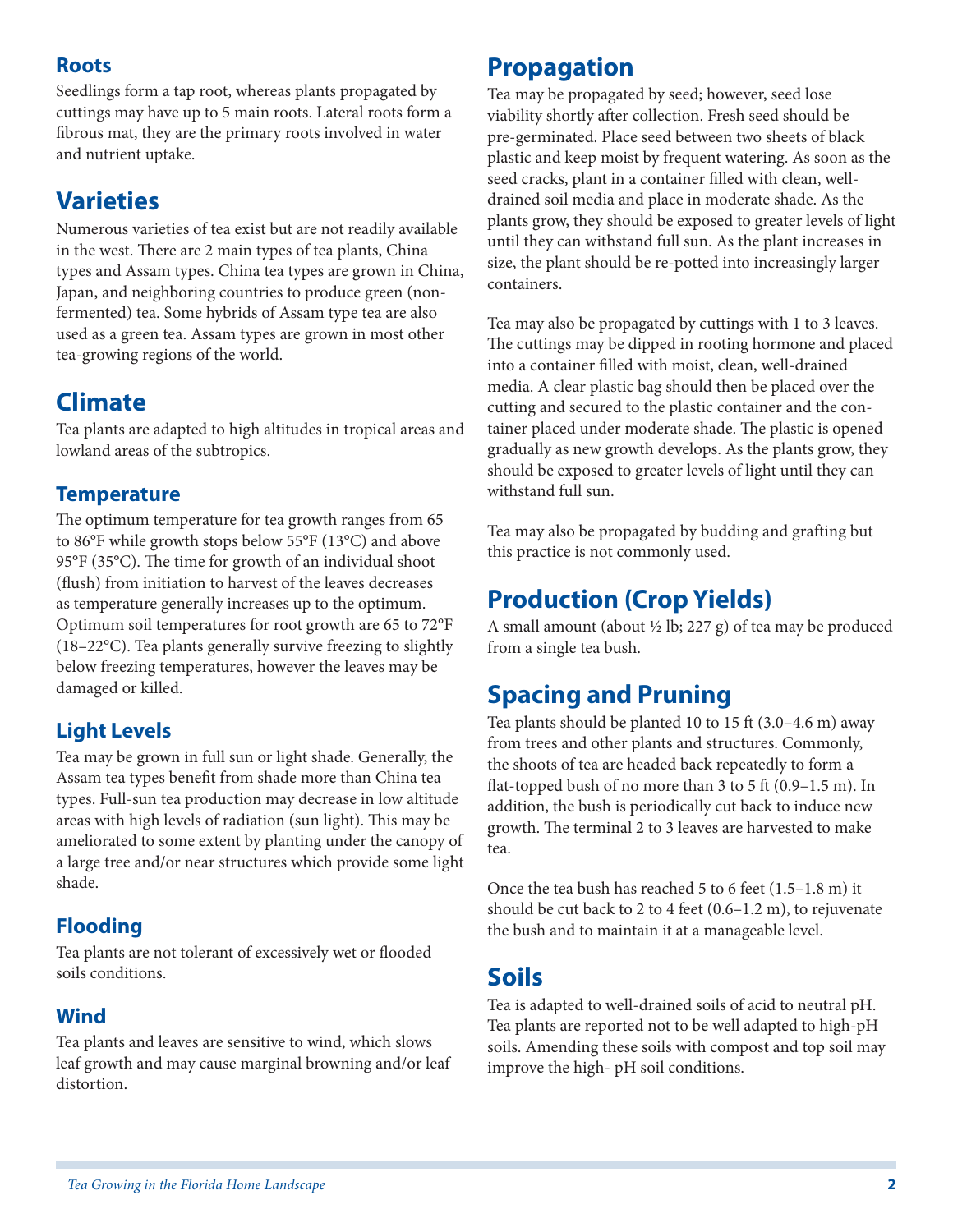# **Planting a Tea Tree**

Proper planting is one of the most important steps in successfully establishing and growing a strong, productive tea plant. The first step is to choose a healthy nursery plant. Nursery tea plants may be grown in 1- to 3-gallon (4- to -11-liter) containers and may stand 2 to 3 ft (0.6–0.9 m) from the soil media. Large plants in smaller containers should be avoided because the root system may be "root bound." This means all the available space in the container has been filled with roots to the point that the tap root is growing along the edge of the container in a circular fashion. Root bound root systems may not grow properly once planted in the ground. Inspect the plant for insect pests and diseases, and inspect the trunk of the plant for wounds and constrictions. Select a healthy plant and water it regularly in preparation for planting in the ground.

### **Site Selection**

Tea plants may be planted in full sun or light shade for best growth and fruit production. Select a part of the landscape slightly away from other trees, buildings and structures, and power lines. Remember, tea plants can become small trees or large bushes if not pruned to contain their size. Select the warmest area of the landscape that does not flood (or remain wet) after typical summer rains.

# **Planting in Sandy Soil**

Many areas in Florida have sandy soil. Remove a 3- to 10-ftdiameter (0.9- to 3.1-m) ring of grass sod. Dig a hole 3 to 4 times the diameter and 3 times as deep as the container the tea plant came in. Making a large hole loosens the soil next to the new plant,making it easy for the roots to expand into the adjacent soil. It is not necessary to apply fertilizer, topsoil, or compost to the hole. In fact, placing topsoil or compost in the hole first and then planting on top of it is not desirable. If you wish to add topsoil or compost to the native soil, mix it with the excavated soil in no more than a 1:1 ratio.

Backfill the hole with some of the excavated soil. Remove the plant from the container and place it in the hole so that the top of the soil media from the container is level with or slightly above the surrounding soil level. Fill soil in around the plant roots and tamp slightly to remove air pockets. Immediately water the soil around the plant and plant roots. Staking the plant with a wooden or bamboo stake is optional. However, do not use wire or nylon rope to tie the tree to the stake because they may eventually damage the tree trunk as it grows. Use a cotton or natural fiber string that will degrade slowly.

## **Planting in Rockland Soil**

Many areas in Miami-Dade County have a very shallow soil, and several inches below the soil surface is a hard, calcareous bedrock. Remove a 3- to 10 ft-diameter (0.9- to 3.1-m) ring of grass sod. Make a hole 3 to 4 times the diameter and 3 times as deep as the container the plant came in. To dig a hole, use a pick and digging bar to break up the rock or contract with a company that has augering equipment or a backhoe. Plant the tea plant as described for sandy soils.

### **Planting on a Mound**

Many areas in Florida are within 7 ft (2.1 m) or so of the water table and experience occasional flooding after heavy rains. To improve plant survival, consider planting the tea plant on a 3- to 4-ft-high by 4- to 10-ft-diameter (0.9- to 1.2-m by 1.2- to 3.2-m) mound of native soil. After the mound is made, dig a hole 3 to 4 times the diameter and 3 times as deep as the container the plant came in. In areas where the bedrock nearly comes to the surface (rockland soil), follow the recommendations for the previous section. In areas with sandy soil, follow the recommendations from the section on planting in sandy soil.

# **Care of Tea Plant in the Home Landscape**

A calendar outlining the month-to-month cultural practices for tea plants is shown in Table 1.

# **Fertilizer**

Tea plants benefit from frequent applications of small amounts of fertilizer. Tea should be fertilized with a complete dry fertilizer mix including nitrogen, phosphate, potash, and magnesium. Young plants should be fertilized with  $1/8$  to  $\frac{1}{4}$  lb 60–118 g) every other month increasing the amount to 1 to 2 lbs (454–908 g) as the bushes grow. Fertilizer mixtures containing 6 to 10% nitrogen (N), 6 to 10% available phosphoric acid ( $P_2O_5$ ), 6 to 10% potash  $(K_2O)$ , and 2 to 6% magnesium (Mg) give satisfactory results. Foliar nutritional applications should be applied 3 to 4 times during the warmer parts of the year. Dry ferrous (iron) sulfate may be applied to the soil of plants growing in acid to neutral-pH soils, and chelated soil drenches (iron plus water) may be applied to plants growing in high-pH soils. Three to 4 iron applications should be made during the warmer parts of the year.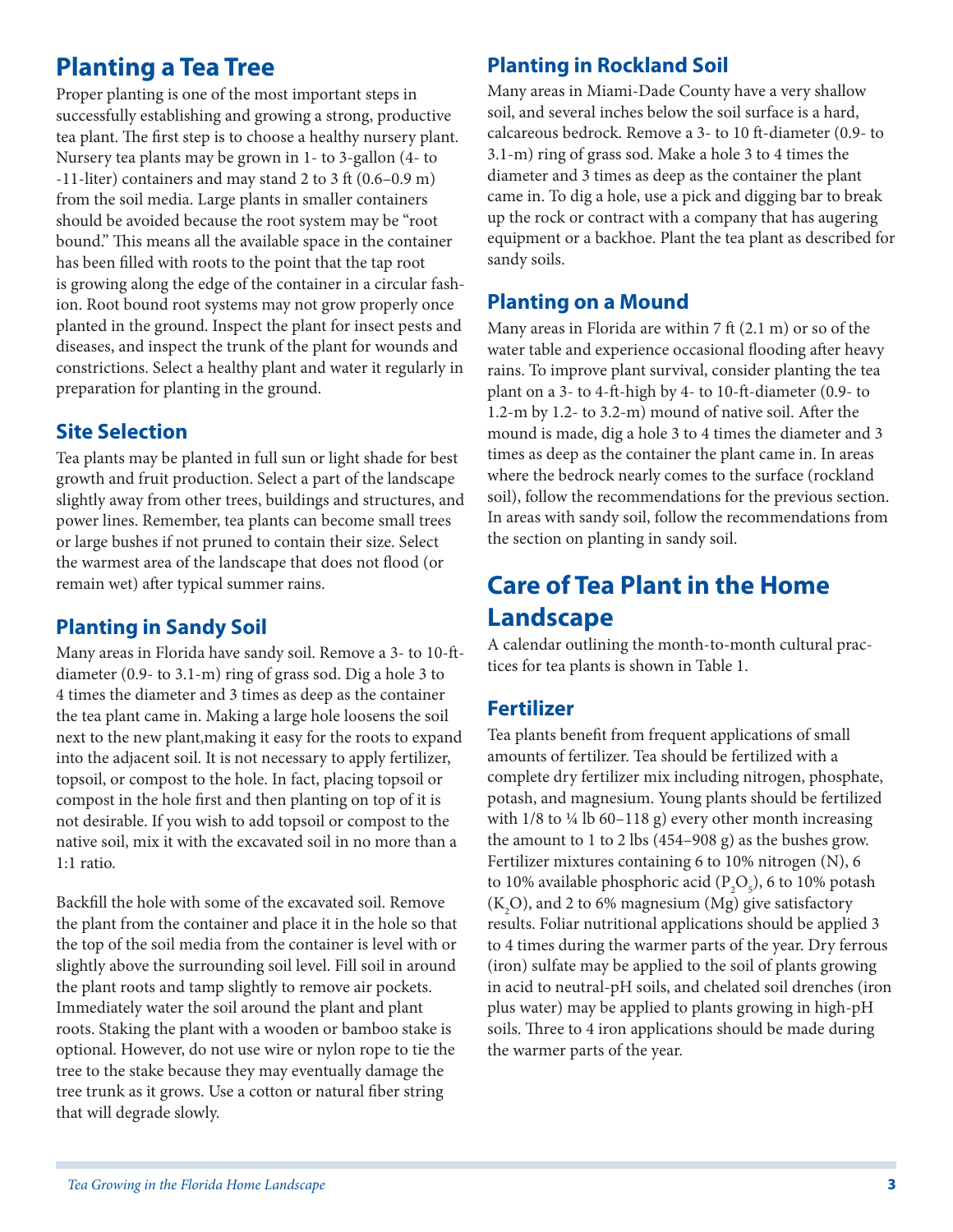### **Irrigation (Watering)**

Tea plants should be watered frequently during dry periods. The frequency of watering may be decreased during the cool fall and winter period.

#### **Tea Plants and Lawn Care**

Tea plants in the home landscape are susceptible to trunk injury caused by lawn mowers and weed eaters. Maintain a grass-free area 2 to 5 or more (0.6–1.5 m) feet away from the trunk of the tree. Never hit the tree trunk with lawn mowing equipment and never use a weed eater near the tree trunk. Mechanical damage to the trunk of the plant will weaken the plant and, if severe enough can cause dieback or kill the plant.

Roots of mature tea plants spread beyond the drip-line of the tree canopy and heavy fertilization of the lawn next to tea plants is not recommended because it may reduce fruiting and or fruit quality. The use of lawn sprinkler systems on a timer may result in over watering and cause tea plants to decline. This is because too much water too often applied causes root rot.

#### **Mulch**

Mulching tea plants in the home landscape helps retain soil moisture, reduces weed problems next to the tree trunk, and improves the soil near the surface. Mulch with a 2- to 6-inch (5-to 15-cm) layer of bark, wood chips, or similar mulch material. Keep mulch 8 to 12 inches (20–30 cm) from the trunk.

#### **Insect and Disease Pests**

Numerous insect species have been reported to attack tea plants including mites, thrips, scales, aphids, and caterpillars. Similarly numerous disease, causing organisms have been reported to attack tea plants such as blister blight (*Exobasidium vexans*), net blister blight (*E. reticulum*), anthracnose (*Colletotrichum thea-sinensis*), and red rust (*Cephaleuros parasiticus*). Contact your local UF/IFAS Extension agent for current control recommendations.

# **Harvest, Ripening, and Storage**

The terminal 2 to 3 leaves plus terminal bud are plucked to make tea. There are 3 types of tea. They vary according to the length of time the leaves are fermented.

- Green tea, in which the leaves are not fermented at all.
- Oolong tea, in which the leaves are fermented for a short duration.

• Black tea, in which the leaves are fermented until they turn black.

**Green Tea**. Only China type tea leaves are used to produce green tea because Assam type tea leaves produce a bitter flavor. The leaves may be steam or pan heated. The process of pan heating of the leaves (called pan-fired tea) includes heating the leaves in a pan at 480 to 570°F (249–299°C) for 10 to 15 minutes while continuously agitating the pan to prevent burning. Subsequently, the leaves are placed in a dryer at 212 to 302°F (100–150°C) for 10 to 15 minutes, then allowed to cool, then placed in a sealable container,which may be stored in a cool, dark area.

**Oolong Tea**. The fermenting process for producing oolong tea includes wilting freshly harvested leaves plus stems (shoots) in the sun for 30 to 60 minutes and then continuing to dry them in the shade for an additional 8–10 hours (stirring once an hour). Finally, the shoots are heated in a pan at 121–149°F (250–300°C) for 15 minutes, then rolled and allowed to dry.

**Black Tea**. The best black tea is made from the only the upper two leaves plus the terminal bud. The process of making black tea includes drying the leaves to about 55–70% moisture (this take several hours), cutting and rolling the leaves into small pieces, then the allowing the still moist leaf pieces to ferment. Finally, the leaves are dried, sorted to remove foreign matter, and packaged.

#### **Uses**

Tea is used as a hot and cold beverage. Tea contains caffeine, potassium, and a small amount of theobromine (Table 2).